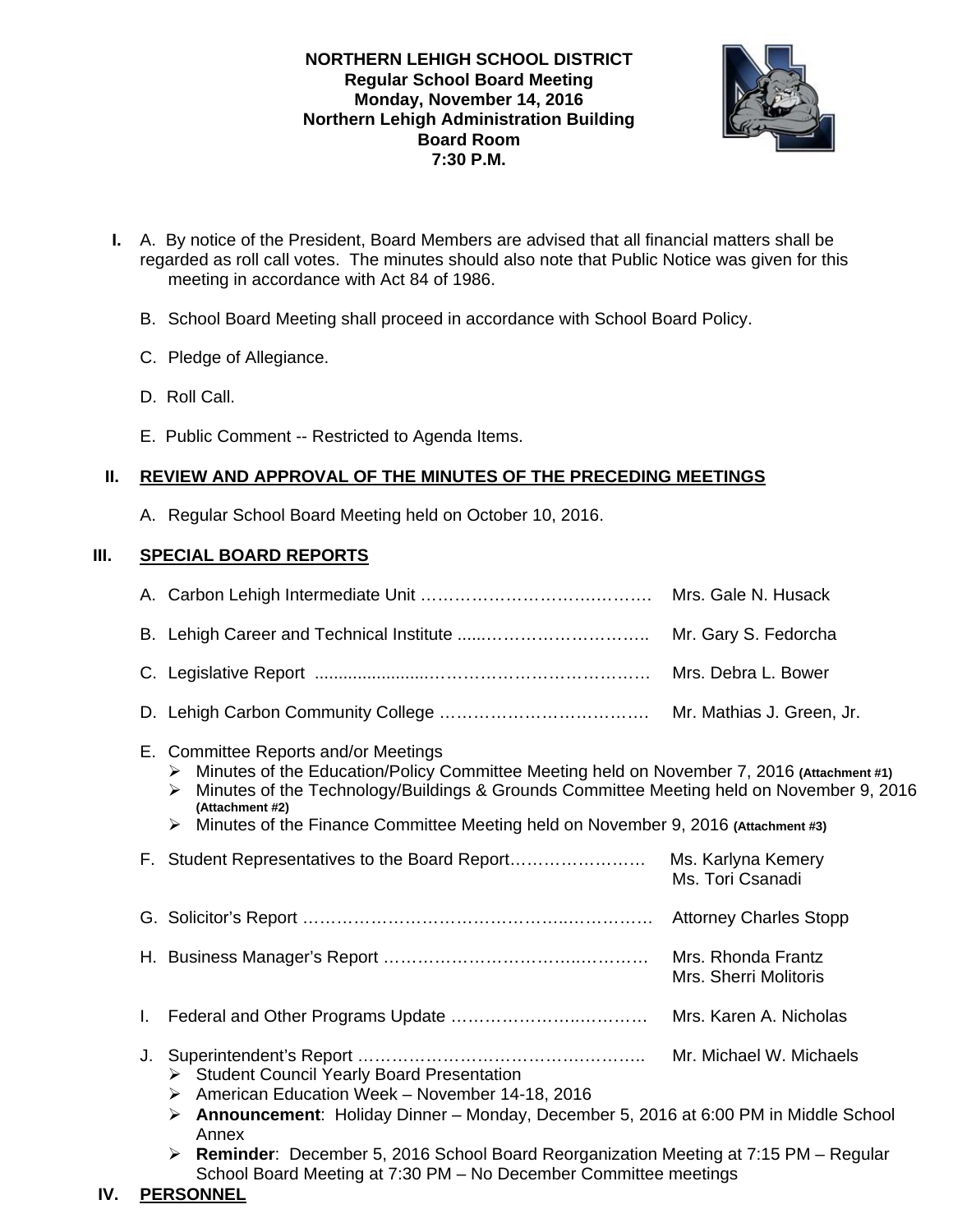### A. Resignation/Retirement

 Accept the retirement resignation of Cathleen Rowlands from her position as High School Cafeteria Worker effective the end of the work day, November 30, 2017. Contract language states that cafeteria workers who have worked for the district more than 20 years and give notice to the district of retirement 12 ½ months prior to retirement date shall receive an additional \$500.00 upon retirement. Mrs. Rowlands will retire in November, 2017 after 28 years of service at Northern Lehigh.

## B. Appointment - Instructional

| Dakota Miller                          | <b>Temporary Vacancy Replacement</b>                                                                                                        |
|----------------------------------------|---------------------------------------------------------------------------------------------------------------------------------------------|
| Assignment:                            | Slatington Elementary School Sixth Grade Teacher<br>replacing an employee on family medical leave.                                          |
| Salary:                                | Substitute Teacher Rate Days 1-30; Day 31 and beyond<br>\$46,875 prorated (Step 1 Bachelors on the 2016-2017<br><b>CBA Salary Schedule)</b> |
| Effective:<br><b>Termination Date:</b> | October 24, 2016<br>Upon return of full time teacher                                                                                        |

### C. Co-Curricular Change of Status

 Due to the resignation of Ashlie Eckert approved at the August 8, 2016 board meeting, approve the motion to change the status of Drake Pristash<sup>\*</sup> from volunteer Assistant Track Coach, which was approved at the August 8, 2016 board meeting, to full time Assistant Track Coach at a stipend of \$3,081.00 for the 2016-2017 school year.  **\*Pending Verification of Missing Documents** 

### D. Co-Curricular Appointment 2016-2017

| Anna Leigh Conway*                         | MS Girls' Basketball Coach | \$4,650.00 |
|--------------------------------------------|----------------------------|------------|
| *Pending Verification of Missing Documents |                            |            |

# E. Co-Curricular Volunteers 2016-2017 Adam Hluschak Assistant Wrestling Coach Fred Folland Little Leo Club

John Weremedic **Little Leo Club** Randall Utsch Play/Musical Lighting and Sound

# F. Substitute - Instructional

Approve the following substitute teachers for the 2016-2017 school year at the 2016-2017 substitute teacher rates as approved on the Supplementary Personnel Salary Schedule:

 Dakota Miller – Elementary Mary Frank - Art K-12 & ESL Katie Slater\* - Elementary PK-4; Special Education K-8 Matthew Allen – CLIU Guest Teacher Brianna McMichael – CLIU Guest Teacher April Mujevic – CLIU Guest Teacher Jacqueline Schwartz – CLIU Guest Teacher Patricia Sottolano – CLIU Guest Teacher Dawn Turitto – CLIU Guest Teacher Rev. Robert Zweifel – CLIU Guest Teacher  **\*Pending Verification of Missing Documents**

G. Unpaid Volunteers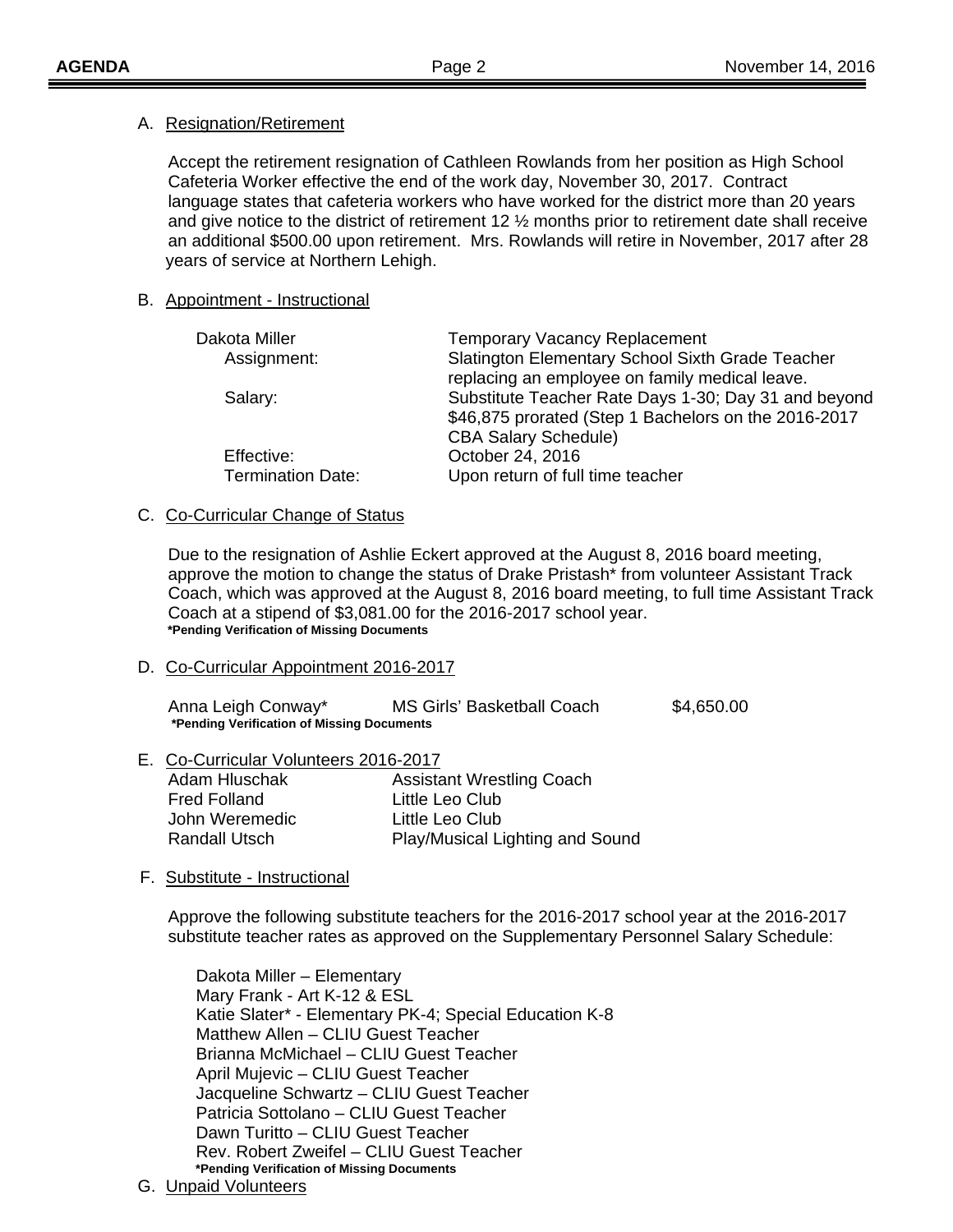Approve the following unpaid volunteer aide in the Peters and/or Slatington Elementary School, and Middle School for the 2016-2017 school year.

Lori-Beth Guelcher

## **V. CONFERENCES**

- A. Julie Everett Pennsylvania Science Teachers Association Conference December 1, 2016 – Hershey, PA – Registration: \$100.00, Lodging: \$62.93; Meals: \$20.00; Travel: \$171.72 - Total Approximate Cost: \$354.65 – Funding: Northern Lehigh Education Foundation Grant **(Attachment #4)**
- B. Deanna Quay Pennsylvania Science Teachers Association Conference December 1, 2016 – Hershey, PA – Registration: \$100.00, Lodging: \$62.93; Meals: \$20.00; - Total Approximate Cost: \$182.93 – Funding: Northern Lehigh Education Foundation Grant **(Attachment #5)**
- C. Theresa Cinicola Pennsylvania Science Teachers Association Conference December 2, 2016 – Hershey, PA – Registration: \$100.00, Lodging: \$62.93; Meals: \$20.00; Travel: \$171.72 - Total Approximate Cost: \$354.65 – Funding: Northern Lehigh Education Foundation Grant **(Attachment #6)**
- D. Christine Leslie Pennsylvania Science Teachers Association Conference December 2, 2016 – Hershey, PA – Registration: \$100.00, Lodging: \$62.93; Meals: \$20.00; - Total Approximate Cost: \$182.93 – Funding: Northern Lehigh Education Foundation Grant **(Attachment #7)**
- E. Shawn Green PA Educational Technology Expo & Conference February 12-15, 2017 Hershey, PA – Registration: \$242.00, Lodging: \$161.00, Total Approximate Cost: \$403.00 – Funding: Slatington Elementary Professional Development Budget **(Attachment #8)**
- F. Karen Nicholas SAS Institute Personalized Learning: Empowering Teachers and Learners Conference – December 4-6, 2016 – Hershey, PA – Registration: \$100.00, Lodging: \$317.88, Meals: \$33.00, Travel: \$75.60 – Total Approximate Cost: \$526.48 – Funding: Curriculum & Instruction Budget **(Attachment #9)**

# **VI. POLICY**

### A. Board Policy First Reading

- 1. Approve school board policy #007 Local Board Procedures Distribution, as presented after second reading. **(Attachment #10)**
- 2. Approve school board policy #334.1 Employees Benevolence Sick Leave, as presented after first reading. **(Attachment #11)**
- 3. Approve school board policy #336 Employees Personal Necessity Leave, as presented after first reading. **(Attachment #12)**
- 4. Approve school board policy #339 Employees Uncompensated Leave, as presented after first reading. **(Attachment #13)**
- 5. Approve school board policy #810.2 Transportation Video/Audio Recording, as presented after first reading. **(Attachment #14)**
- 6. Approve school board policy #827 Operations Conflict of Interest, as presented after first reading. **(Attachment #15)**
- B. Homebound Instruction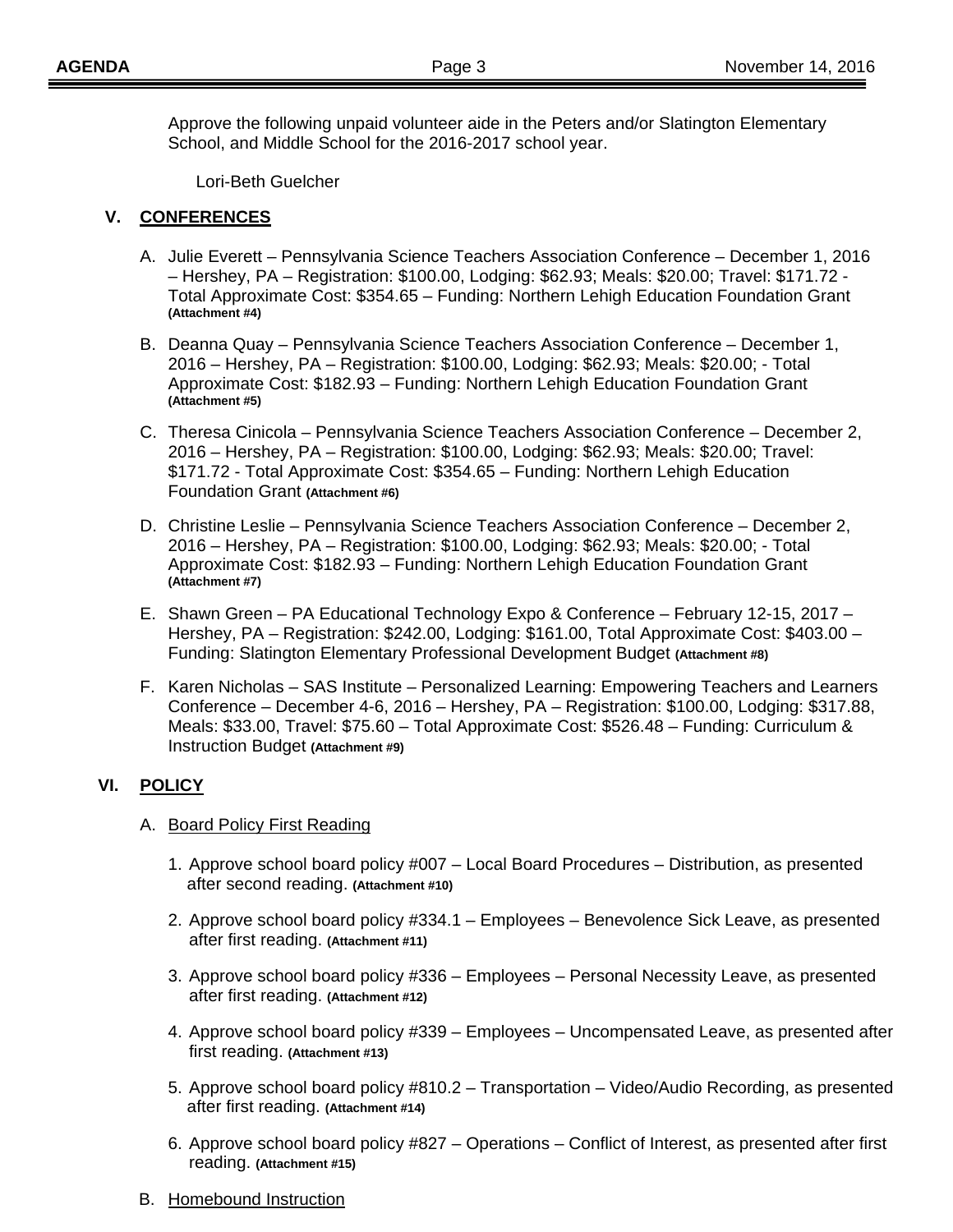It is recommended that the Board of Education grant homebound instruction for a  $10<sup>th</sup>$  grade student, Student No.1990050 for five hours per week, effective November 1, 2016 and continuing until approximately January 2, 2017.

### **VII. CURRICULUM AND INSTRUCTION**

 Approve to authorize proper officials to enter into an agreement between the Northern Lehigh School District and The Meadows for the purpose of furnishing regular education or special education services for students for the 2016-2017 school year. **(Attachment #16)**

### **VIII. OLD BUSINESS**

### **IX. (a) NEW BUSINESS**

#### Early Retirement Incentive Plan for 2016-2017

Approve to adopt an Early Retirement Incentive Plan, for all eligible professional employees, on a voluntary basis, for the 2016-2017 school year.

### **IX. (b) NEW BUSINESS**

#### Northern Lehigh School District Emergency Operations Plan

Approve changes to the Northern Lehigh School District Emergency Operations Plan, as presented. **(Attachment #17)** 

### **IX. (c) NEW BUSINESS**

In accordance with the Articles of Agreement of the Lehigh Career & Technical Institute (LCTI), it is hereby moved that the Northern Lehigh School District approves LCTI's financing plan in the maximum amount of \$49,000,000, for the purposes set forth in the attached resolution, as presented. Pursuant to the Articles of Agreement, each Board member must individually cast a vote. **(Attachment #18)** 

### **X. FINANCIAL**

- A. Approve the Following Financial Reports:
	- 1. General Fund months of July, August, September & October, 2016
	- 2. NLMS Student Activities Account months of July, August & September, 2016
	- 3. NLHS Student Activities and Scholarship Account months of July, August & September, 2016
- B. Following List of Bills:
	- 1. General Fund months of October & November, 2016
	- 2. Cafeteria Fund months of October & November, 2016
	- 3. Refreshment Stand month of October, 2016
- C. Authorize administration to enter into a new three year lease agreement with Topp Business Solutions for the purchasing of 7 new Ricoh copiers. The copiers will be placed in each school building office, middle school library and 2 in central administration. The copiers currently in these areas had a lease agreement date that expired in October. Monthly cost for leasing of these machines will be \$2,176.51.
- D. Approve the resolution directing Northampton County Tax Claim Bureau not to collect delinquent taxes on behalf of Northern Lehigh School District as presented. **(Attachment #19)**